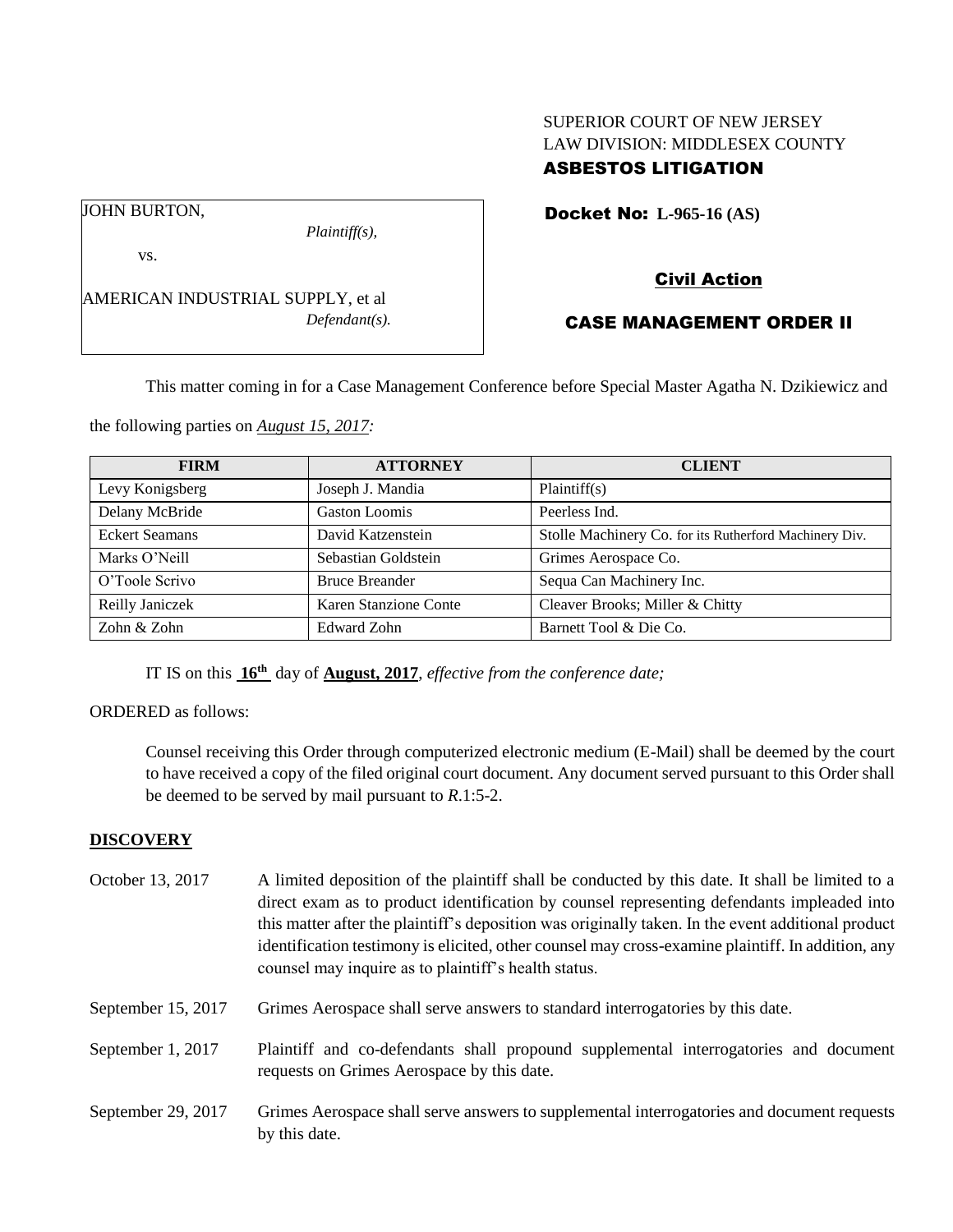| September 15, 2017 | Grimes Aerospace shall propound supplemental interrogatories and document requests by this<br>date.                                                                                                         |
|--------------------|-------------------------------------------------------------------------------------------------------------------------------------------------------------------------------------------------------------|
| October 13, 2017   | Plaintiff and co-defendants shall serve answers to supplemental interrogatories and document<br>requests by this date.                                                                                      |
| November 3, 2017   | Fact discovery, including depositions, shall be completed by this date. Plaintiff's counsel shall<br>contact the Special Master within one week of this deadline if all fact discovery is not<br>completed. |
| November 3, 2017   | Depositions of corporate representatives shall be completed by this date.                                                                                                                                   |

### **SUMMARY JUDGMENT MOTION PRACTICE**

October 20, 2017 Plaintiff's counsel shall advise, in writing, of intent not to oppose motions by this date.

November 3, 2017 Summary judgment motions shall be filed no later than this date.

December 1, 2017 Last return.

### **MEDICAL DEFENSE**

December 8, 2017 Defendants shall identify its medical experts and serve medical reports, if any, by this date. In addition, defendants shall notify plaintiff's counsel (as well as all counsel of record) of a joinder in an expert medical defense by this date.

#### **LIABILITY EXPERT REPORTS**

December 8, 2017 Defendants shall identify its liability experts and serve liability expert reports, if any, by this date or waive any opportunity to rely on liability expert testimony.

#### **EXPERT DEPOSITIONS**

January 5, 2018 Expert depositions shall be completed by this date. To the extent that plaintiff and defendant generic experts have been deposed before, the parties seeking that deposition in this case must file an application before the Special Master and demonstrate the necessity for that deposition. To the extent possible, documents requested in a deposition notice directed to an expert shall be produced three days in advance of the expert deposition. The expert shall not be required to produce documents that are readily accessible in the public domain.

## **PRE-TRIAL AND TRIAL**

| December 19, 2017 @ 10:00am | Settlement conference. All defense counsel shall appear with authority to negotiate<br>settlement and have a representative authorized to negotiate settlement available by<br>phone. Any request to be excused from the settlement conference shall be made to<br>the Special Master no later than 4:00pm of the day prior to the conference. |
|-----------------------------|------------------------------------------------------------------------------------------------------------------------------------------------------------------------------------------------------------------------------------------------------------------------------------------------------------------------------------------------|
| January 19, 2018            | Pretrial Information Exchange submissions due.                                                                                                                                                                                                                                                                                                 |
| January 29, 2018            | Trial-Ready Date.                                                                                                                                                                                                                                                                                                                              |

 $\_$  ,  $\_$  ,  $\_$  ,  $\_$  ,  $\_$  ,  $\_$  ,  $\_$  ,  $\_$  ,  $\_$  ,  $\_$  ,  $\_$  ,  $\_$  ,  $\_$  ,  $\_$  ,  $\_$  ,  $\_$  ,  $\_$  ,  $\_$  ,  $\_$  ,  $\_$  ,  $\_$  ,  $\_$  ,  $\_$  ,  $\_$  ,  $\_$  ,  $\_$  ,  $\_$  ,  $\_$  ,  $\_$  ,  $\_$  ,  $\_$  ,  $\_$  ,  $\_$  ,  $\_$  ,  $\_$  ,  $\_$  ,  $\_$  ,